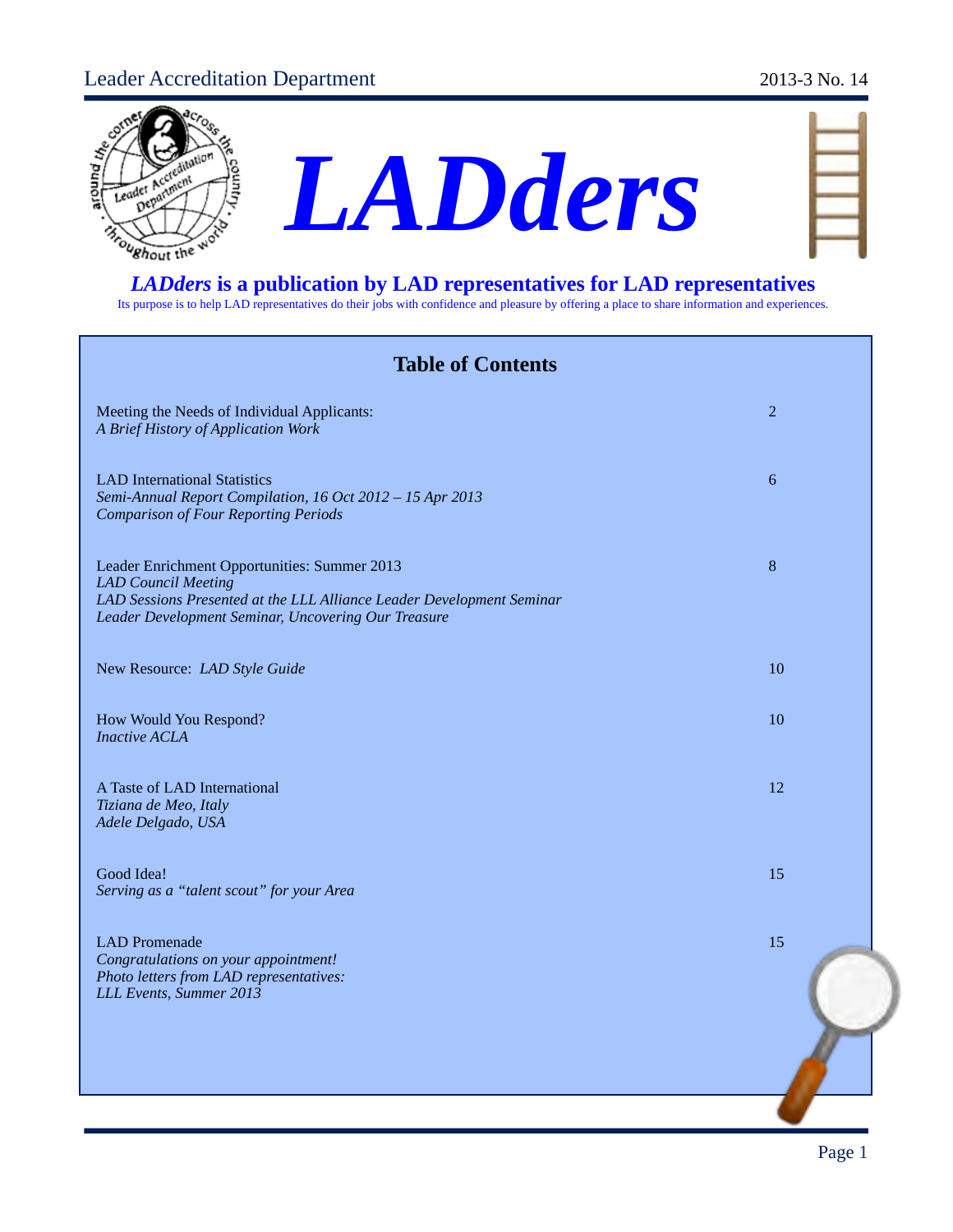### **Meeting the Needs of Individual Applicants:** *A Brief History of Application Work*

*Karin Gausman, Regional Administrator of Leader Accreditation, LLL Alliance for Breastfeeding Education, USA*

If you've been in LLL long enough, you might remember the regimented approach the Leader Accreditation Department (LAD) used to take toward application work. For example, we used to divide the *Personal History of Breastfeeding and Mothering* into five parts. First we would send a request for the About You information. We would not send information about any other part of the personal history until we had received the About You letter from the Applicant. The personal history included a "birth story," in which the Applicant talked about her childbirth experience and early times. When that was received, we would ask her to write about her experience of mothering through breastfeeding by reflecting on each concept. The Applicant was required to read a comprehensive childbirth book from the *LLL Bibliography* and the *Applicant Reading Set* of information sheets in addition to *The Womanly Art of Breastfeeding* and the *Leader's Handbook* (if available in her language). At one point in the USA, there was a trial use of Study Guides—one on breastfeeding management and another on helping mothers one-to-one. The Applicant returned written answers to the



Study Guide questions. It may have seemed to the Applicant that she was "back in school" and that the goal of the application was to satisfy the LAD.

Fast-forward to present times, and we see that leadership preparation is now accomplished quite differently. Application work relates directly to the LLLI Criteria for Leader Accreditation (see the sidebar) set by the LLLI Board of Directors, which is the sole accrediting body for new Leaders. The LLLI Board has given LAD the mandate to carry out the accreditation of new Leaders worldwide. We now have a purpose-driven approach to the work, which means that we focus on what we need to accomplish, allowing for different ways of accomplishing it. We acknowledge that Applicants are our peers and we relate to them as fellow adults. We recognize that each Applicant knows how she learns best, and so we help her find ways to meet the accreditation criteria using the method that works best for her. We encourage Applicants to work on the application parts in any order that appeals to them or to combine work on several parts at once.





**Personal History:** This is discussion with a LAD representative about the Applicant's understanding of LLL philosophy and how it relates to her experiences. The purpose is not to make sure that she "says the right things." We already know that the Applicant has met the LLLI Prerequisites to Applying for Leadership because her application has been accepted. Our goal is to broaden each Applicant's understanding of LLL philosophy beyond what she has experienced in her own life or seen in her Group. We want to help her think about how she might use her own experience to help other mothers. We encourage her to see LLL philosophy in many different experiences, so that she can later identify potential Applicants who are diverse, yet still able to show use of LLL philosophy in their own lives. The Applicant might submit her personal history in parts or all at once, responding to the *Personal History of Breastfeeding and Mothering* form. Or, she and the LAD representative might cover the information in casual email or postal conversation during an exchange of letters, or in oral conversations.

The LAD has taken steps to reduce redundancies. For example, it was repetitious to ask "birth story" questions about childbirth and the early times, and then to ask about the Applicant's experience with childbirth,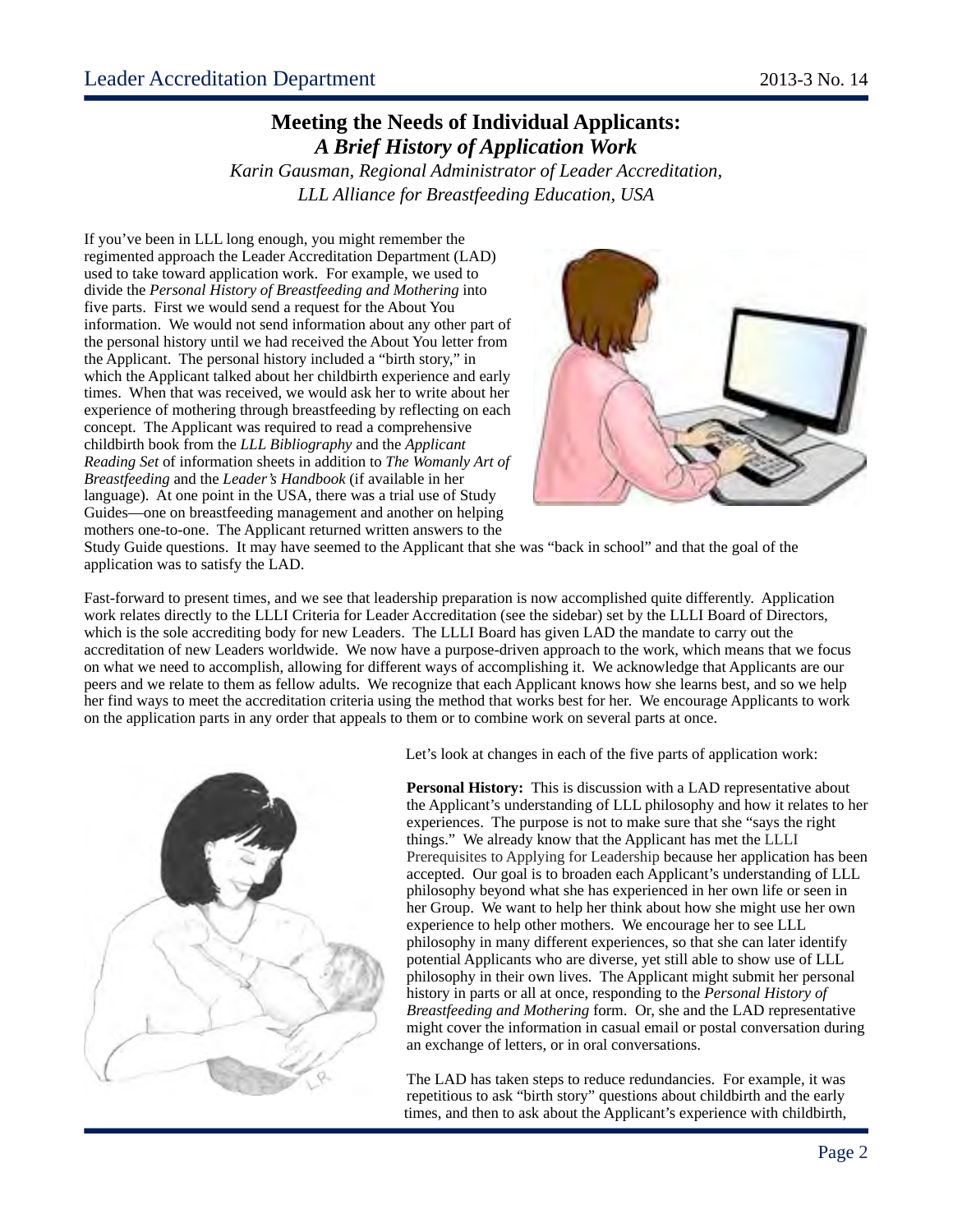starting solids, etc., in the About Breastfeeding and Mothering section of her personal history. So, in 1992, the "birth story" was dropped. We focused on the Applicant's experience with and understanding of each concept. The goal of this part of the application is to meet the accreditation criterion that she has "demonstrated understanding of LLLI philosophy" (see the sidebar on page 4).

In the first letter, many LAD representatives include a personal introduction, and we ask the Applicant to answer questions listed in the About You section when she writes back, which serves as part of her personal history. She usually does this right away. This helps to develop a relationship between the two partners, which makes later discussion of LLL philosophy easier.

Instead of being included in the personal history, the background reading is now presented as a separate application part. The LAD representative might ask the Applicant what she has read so far, in order to help guide her future reading to fulfill background reading requirements.

*Breastfeeding Resource Guide* **(BRG):** This is a selflearning exercise which was originally developed as a joint project between the LAD and the Professional Liaison Department. It drew from the "Basics of Breastfeeding," which was an optional resource used in the United States Western Division. After several revisions, the BRG evolved to a point where it seemed to go beyond the basic knowledge required of Leaders, and so LAD International reconsidered its scope. The current BRG can be completed using just *The Womanly Art of Breastfeeding* and the *Leader's Handbook*. In order to help mothers, a Leader needs only these basic resources and access to the Area Professional Liaison (APL). There are many ways to use the BRG: Applicants might cover it on their own, with a Leader, with other Applicants, or during workshops or conference sessions designed for that purpose. If an appropriate translation of the BRG is not available, the Applicant can learn what she needs to know by talking with her Leader. The goal is to meet the Breastfeeding Management Skills Criteria (see the sidebar)*.* 





**Checklist of Topics to Discuss in Preparation for LLL Leadership:** This covers topics about leadership skills and approaches, designed to be discussed with a Leader. This can be done in person, using email, Skype or telephone, or in workshops. Although one can still use the Checklist in the 2003 *Leader's Handbook,* the LAD now recommends using the Checklist organized by the five basic responsibilities of leadership (online at [http://](http://www.llleus.org/Applicants/LHchecklist2011.doc) [www.llleus.org/Applicants/LHchecklist2011.doc\)](http://www.llleus.org/Applicants/LHchecklist2011.doc). This Checklist includes a section on helping other mothers learn about leadership. The basic list of topics can be expanded based on local needs. Some locations have developed their own version of the Checklist. The LLLI Criteria for Leader Accreditation does not require use of a specific Checklist—it only requires knowledge of leadership skills and attitudes, and using a checklist is a good way to make sure important topics are covered. Although the current Definition of an Active Leader does not require that a Leader fulfill all five of the basic responsibilities, an Applicant can be accredited after she has acquired the skills necessary for all five basic Leader responsibilities. This is part of completing the Leadership Skills Criteria (see the sidebar).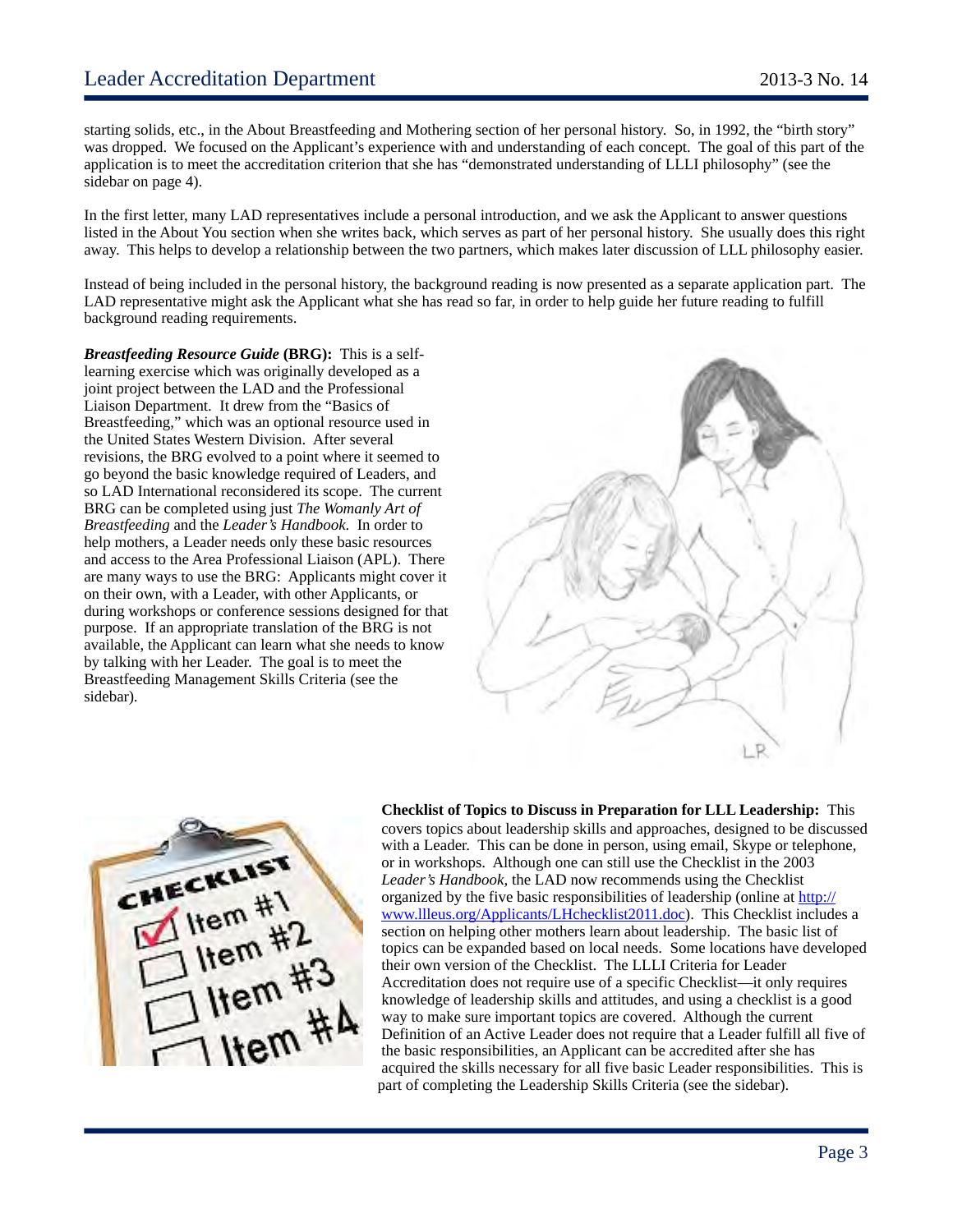## Leader Accreditation Department 2013-3 No. 14

*Preview of Mothers' Questions/Problems and Group Dynamics/Management***:** With the help of a Leader, this provides the Applicant with practice responding to common questions that mothers ask about breastfeeding and mothering. It also helps her prepare to respond to comments that are apt to come up at a Series Meeting, Breastfeeding Café, or other LLL Group meeting. There are many ways to structure *Preview* practice—from role-play in person or on the telephone to email messages. Applicants often practice a variety of methods of responding, based on how local mothers are most likely to contact LLL. The Group Dynamics section is sometimes covered during a "mock meeting" with only Leaders and Applicants. If an Applicant is unhappy with a particular response she made, she is welcome to talk with her Leader or do some research, and try that response again. The goal is for her to feel comfortable with this aspect of leadership so that she can demonstrate "leadership skills and attitudes" (see the sidebar).

**Background Reading/learning:** An Applicant must own and have read the most recent editions of *The Womanly Art of Breastfeeding* and the *Leader's Handbook* (if available in her language).

An Applicant is also required to have comprehensive knowledge of childbirth methods and their effect on breastfeeding. A few years ago, prompted by Leaders' concerns about the amount of required reading, LAD conducted extensive polls among Leaders worldwide about whether to eliminate the childbirth reading requirement. About half of respondents felt there was adequate information in *The Womanly Art*, whereas others saw a need for more comprehensive information. To meet the identified need while reducing required reading, LAD developed the 13-page *Childbirth and Breastfeeding* booklet, which can serve as a reference for busy Applicants and Leaders (online at [http://](http://www.llli.org/docs/lad/ChildbirthandBreastfeeding.pdf)

[www.llli.org/docs/lad/ChildbirthandBreastfeeding.pdf\)](http://www.llli.org/docs/lad/ChildbirthandBreastfeeding.pdf). It is not designed to be given directly to mothers because of its terse tone; Leaders need to modify the information to be helpful to an individual mother. If she prefers, an Applicant can still meet the childbirth knowledge requirement by reading a book. Alternatively, an Applicant might choose to acquire the knowledge in a different way, such as having discussions with a Leader who is knowledgeable about all aspects of childbirth, interventions, and their effect on the start of breastfeeding. Or, an Applicant might have a different method in mind, and she can discuss that with her LAD representative. This helps fulfill the Breastfeeding Management and Leadership Skills criteria.

Last year the LAD Council published a new application syllabus called the *Leader Applicant's Resource Kit* (LARK), which is optional for work on an application (online at

[http://www.llleus.org/Applicants.html\)](http://www.llleus.org/Applicants.html). A Leader version is also available (online at [http://www.LLLEUS.org/](http://www.LLLEUS.org/spLeaders.html) [spLeaders.html\)](http://www.LLLEUS.org/spLeaders.html). This resource outlines each part of an application and includes resources such as exercises, forms, and articles. In LARK you can find the three required application exercises: the BRG, the Checklist organized according to Leader responsibilities, and the *Preview*.

App**endix 18 to the** *LLLI Policies and Standing Rules Notebook* consists of three parts: "LLLI Prerequisites to Applying for Leadership," "LLLI Criteria for Leader Accreditation," and "LLLI Prerequisites for Leadership – Guidelines for Leaders."

"LLLI Prerequisites to Applying for Leadership" explains who is eligible to be an Applicant. "LLLI Criteria for Leader Accreditation" (see below) explains what needs to be done to be accredited as an LLL Leader. The criteria refer to three major application parts: "LLLI philosophy" which includes the mother's personal history; "Breastfeeding Management Skills Criteria" which can be acquired by completing the BRG exercise; and "Leadership Skills Criteria" which can be satisfied by completing the *Preview* and the Checklist.

#### **LLLI Criteria for Leader Accreditation**

To be accredited as an LLL Leader, a woman will meet the following criteria:

- She has met the LLLI Prerequisites to Applying for Leadership (as listed above).
- She has nursed her baby for about a year.
- She has demonstrated understanding of LLLI philosophy.
- She has conveyed her knowledge of basic breastfeeding management, outlined in Breastfeeding Management Skills Criteria.
- She has demonstrated leadership skills and attitudes, outlined in Leadership Skills Criteria.
- She has completed the LLL Leader accreditation process.
- She has signed the LLL Leader Statement of Commitment.

*LLLI Policies and Standing Rules Notebook* Appendix 18, Applying for Leadership <http://www.llli.org/docs/lad/PSR-Appendix18.pdf>

Page 4

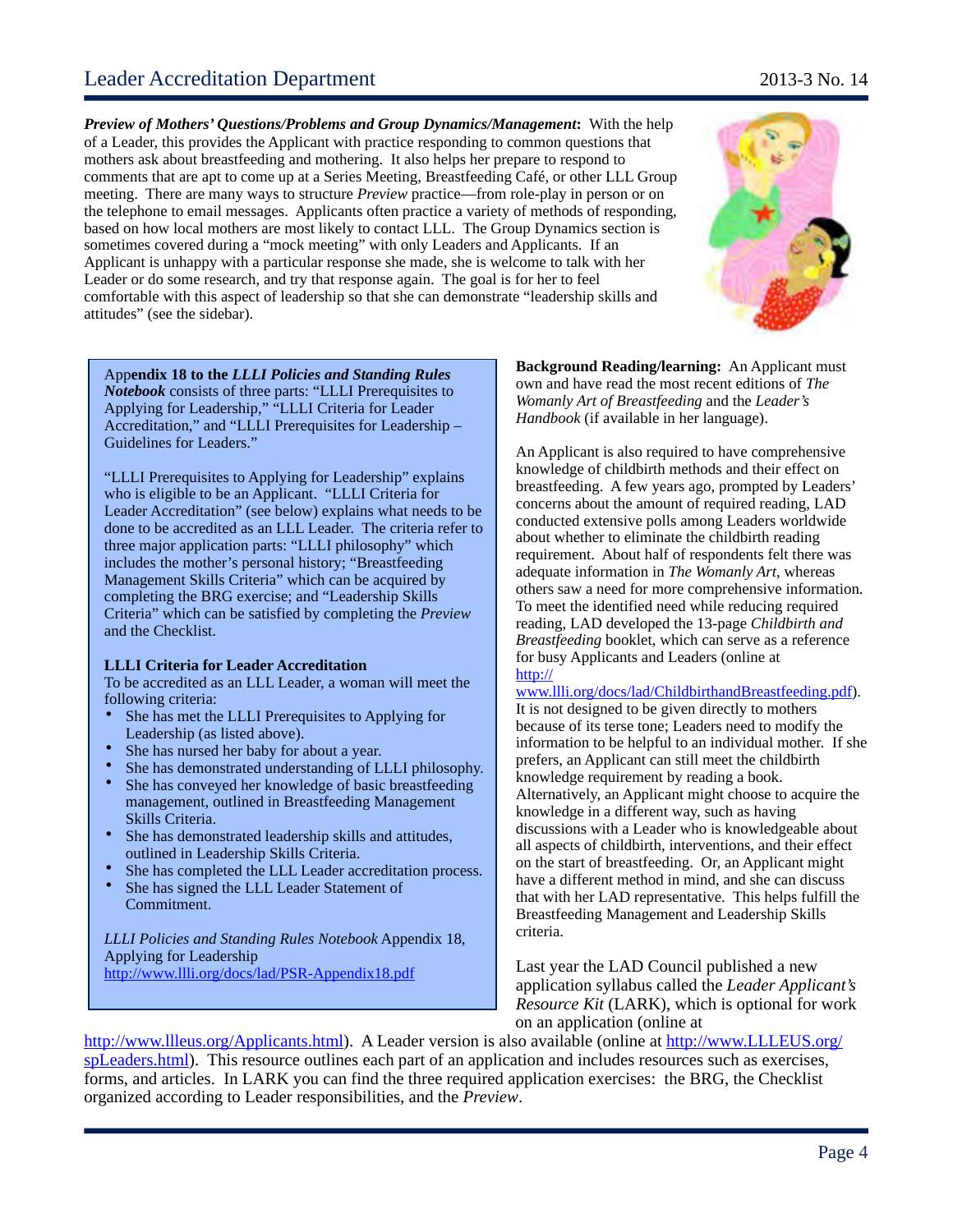

LAD now has much flexibility and many options. However, we continue to hear from Applicants who prefer a more structured approach—"*Please, just tell me what to do and I'll do it!*" We make an effort to find a balance. Some Applicants appreciate having many options, while others prefer guidelines to follow. We discover which direction to emphasize once we get to know a particular Applicant. Then we can modify what we do to suit her.

Having many options available means that we are not simply following a set formula. We are developing a relationship with each Applicant and, along with her supporting Leader, helping her to find the best ways to learn "to do the work of a Leader with confidence and pleasure" (*LAD Resources*, Chapter 1, first paragraph).

*Editor's note: This article is intended to help Leaders—as well as LAD representatives—understand how LAD practices have evolved, and explain how the LAD now tailors leadership preparation to meet the needs of individual Applicants. Feel free to reprint or adapt this article for your Area Leaders' Letter.*

*Karin Gausman has been in the LAD for 24 years, and she served as a LAD Director with Alison Parkes until March 2010. Karin lives in Loveland, Colorado, USA, with husband, Jim. Their son, Pete, lives in Loveland. When Pete is at work, his dog Vinny goes to Karin's for "doggie day care." Their older children, Quinn and Benj, are each married and live in Colorado with their families. Karin and Jim have four grandchildren, ages 8-17: Alana, Sam, Max, and Camille Kay.*

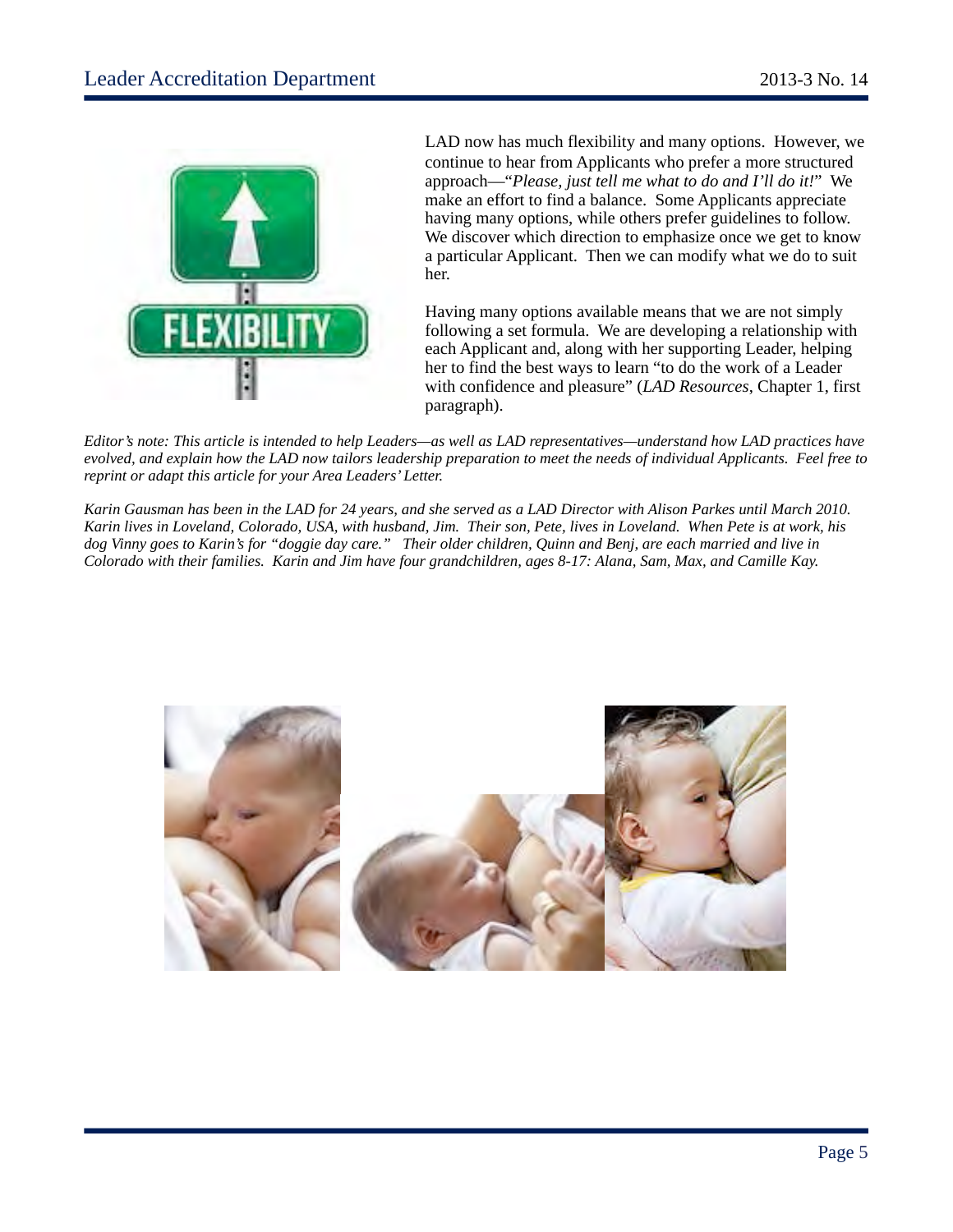# **LAD International Statistics**

# **Semi-Annual Report Compilation 16 Oct 2012 -- 15 Apr 2013**

\* The information from the previous SAR is indicated in parentheses.

\* Three Area Networks in USA, "Garden State," "Mosaic," and "Texas," are listed separately in the statistics for the first time. Previously, their figures were included in "US West."

| <b>Affiliates/Area Networks</b> |                                 | Leaders                   | Groups                    | <b>Applicants</b>         | <b>New</b><br>Applications | Accreditations            | <b>Discontinued</b><br><b>Applications</b> |
|---------------------------------|---------------------------------|---------------------------|---------------------------|---------------------------|----------------------------|---------------------------|--------------------------------------------|
| Alliance (USA)                  |                                 | 1,994<br>(2,021)          | 633<br>(631)              | 366<br>(366)              | 156<br>(135)               | 102<br>(83)               | $\overline{43}$<br>(60)                    |
| Canada English                  |                                 | 388<br>(387)              | 167<br>(170)              | 131<br>(143)              | 40<br>(31)                 | 21<br>(22)                | $\overline{20}$<br>(7)                     |
| Canada French                   |                                 | 93<br>(93)                | 21<br>(21)                | 18<br>(21)                | $\overline{4}$<br>(6)      | $\mathbf{1}$<br>(3)       | $\mathbf{1}$<br>(2)                        |
| Europe (EAN)                    |                                 | 1,262<br>(1,173)          | 564<br>(547)              | $\overline{343}$<br>(282) | 92<br>(59)                 | 42<br>(37)                | 39<br>(37)                                 |
| Garden State (USA)              |                                 | 110                       | $\overline{31}$           | $\overline{17}$           | 9                          | $\overline{12}$           | $\mathbf{1}$                               |
| <b>Great Britain</b>            |                                 | $\overline{270}$<br>(260) | $\overline{85}$<br>(86)   | 161<br>(153)              | 50<br>(52)                 | $\overline{15}$<br>(12)   | 10<br>(6)                                  |
| <b>International (IAN)</b>      | Africa Asia<br>& Middle<br>East | $\overline{306}$<br>(307) | 135<br>(133)              | $\overline{61}$<br>(63)   | $\overline{14}$<br>(19)    | $\overline{8}$<br>(14)    | $\overline{3}$<br>(7)                      |
|                                 | Latin<br>America                | $\overline{279}$<br>(289) | $\overline{127}$<br>(132) | $\overline{92}$<br>(72)   | $\overline{12}$<br>(10)    | $\overline{10}$<br>(10)   | $\mathbf{2}$<br>(5)                        |
| Mosaic (USA)                    |                                 | 194                       | $\overline{57}$           | 29                        | 11                         | 11                        | $\overline{4}$                             |
| <b>New Zealand</b>              |                                 | 147<br>(150)              | 52<br>(55)                | 63<br>(54)                | 16<br>(13)                 | $\overline{7}$<br>(6)     | $\Omega$<br>(5)                            |
| Texas (USA)                     |                                 | 178                       | $\overline{58}$           | 28                        | 19                         | $\overline{10}$           | $\overline{3}$                             |
| <b>US West (USA)</b>            |                                 | 1,158<br>(1,699)          | 446<br>(561)              | 197<br>(276)              | 68<br>(103)                | 52<br>(84)                | 23<br>(51)                                 |
| <b>Total</b>                    |                                 | 6,379<br>(6, 379)         | 2,376<br>(2, 336)         | 1,506<br>(1, 430)         | $\overline{491}$<br>(428)  | $\overline{291}$<br>(271) | $\overline{149}$<br>(180)                  |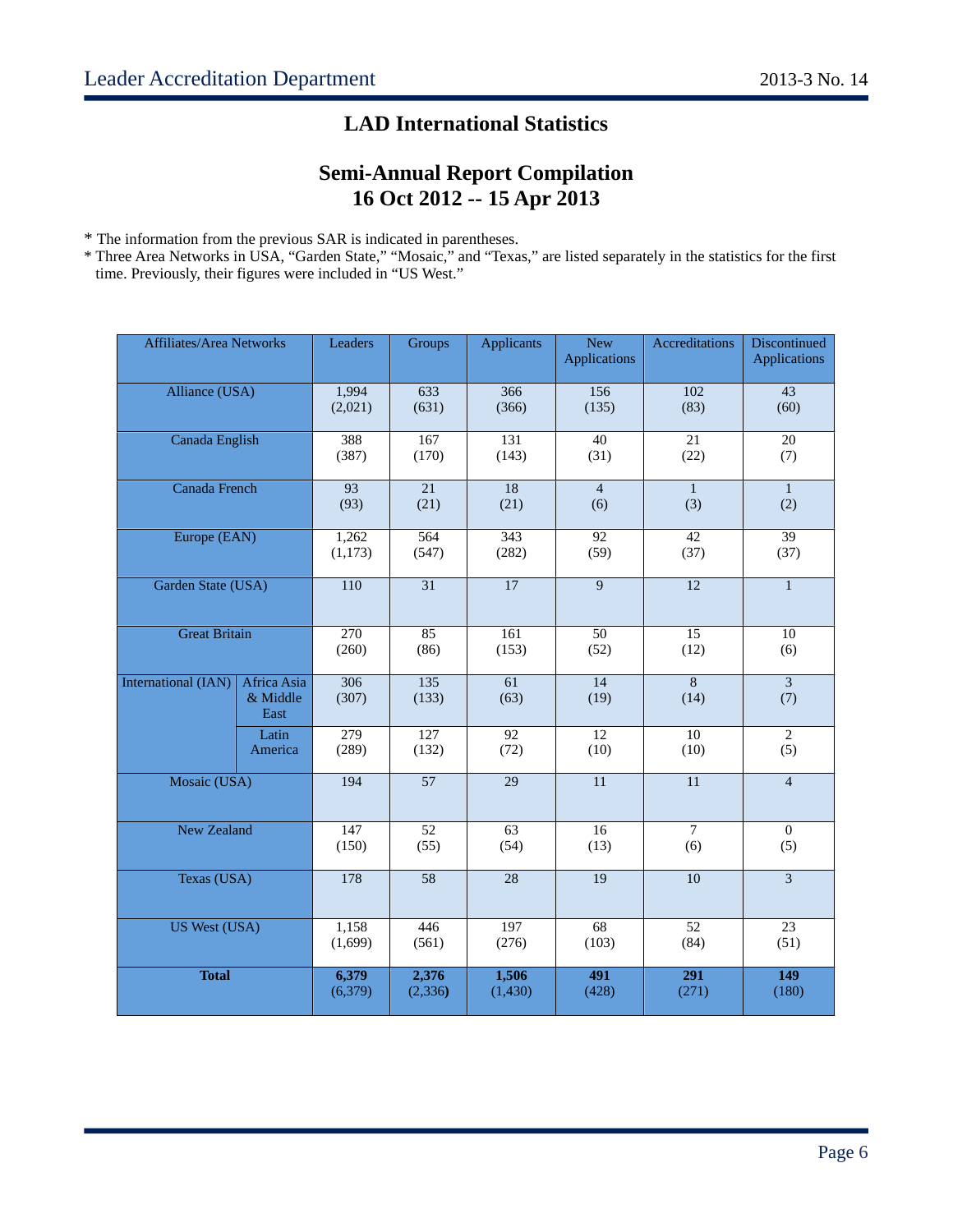# **Comparison of Four Reporting Periods**

LAD Council

| <b>Leaders</b>        |                     | <b>Oct 2011</b> | <b>Apr 2012</b> | <b>Oct 2012</b> | Apr 2013   |
|-----------------------|---------------------|-----------------|-----------------|-----------------|------------|
|                       | <b>Affiliates</b>   | 1,039           | 912             | 890             | 898        |
|                       | <b>Alliance</b>     | 2,097           | 1,965           | 2,021           | 1994       |
|                       | IAN, EAN            | 1,913           | 1,925           | 1,769           | 1847       |
|                       | <b>Four USA ANs</b> | 1,897           | 1,881           | 1,699           | 1640       |
|                       | <b>Total</b>        | 6,946           | 6,683           | 6,379           | 6,379      |
|                       |                     |                 |                 |                 |            |
| <b>Groups</b>         |                     | <b>Oct 2011</b> | Apr 2012        | <b>Oct 2012</b> | Apr 2013   |
|                       | <b>Affiliates</b>   | 317             | 315             | 332             | 325        |
|                       | <b>Alliance</b>     | 626             | 629             | 631             | 633        |
|                       | IAN, EAN            | 874             | 805             | 812             | 826        |
|                       | <b>Four USA ANS</b> | 613             | 622             | 561             | 592        |
|                       | <b>Total</b>        | 2,430           | 2,371           | 2,336           | 2,376      |
|                       |                     |                 |                 |                 |            |
| <b>Applicants</b>     |                     | <b>Oct 2011</b> | <b>Apr 2012</b> | <b>Oct 2012</b> | Apr 2013   |
|                       | <b>Affiliates</b>   | 309             | 321             | 371             | 373        |
|                       | <b>Alliance</b>     | 372             | 341             | 366             | 366        |
|                       | IAN, EAN            | 504             | 503             | 417             | 496        |
|                       | <b>Four USA ANs</b> | 327             | 311             | 276             | 271        |
|                       | <b>Total</b>        | 1,512           | 1,476           | 1,430           | 1,506      |
|                       |                     |                 |                 |                 |            |
| <b>New</b>            |                     | <b>Oct 2011</b> | <b>Apr 2012</b> | <b>Oct 2012</b> | Apr 2013   |
| <b>Applications</b>   | <b>Affiliates</b>   | 81              | 91              | 102             | 110        |
|                       | <b>Alliance</b>     | 134<br>118      | 121<br>119      | 135<br>88       | 156<br>118 |
|                       | IAN, EAN            |                 |                 |                 |            |
|                       | <b>Four USA ANs</b> | 131             | 130             | 103             | 107<br>491 |
|                       | <b>Total</b>        | 464             | 461             | 428             |            |
| <b>Accreditations</b> |                     | <b>Oct 2011</b> | <b>Apr 2012</b> | <b>Oct 2012</b> | Apr 2013   |
|                       | <b>Affiliates</b>   | 42              | 32              | 43              | 44         |
|                       | <b>Alliance</b>     | 94              | 86              | 83              | 102        |
|                       | IAN, EAN            | 82              | 83              | 61              | 60         |
|                       | <b>Four USA ANS</b> | 107             | 86              | 84              | 85         |
|                       | <b>Total</b>        | 325             | 287             | 271             | 291        |
|                       |                     |                 |                 |                 |            |
|                       |                     |                 |                 |                 |            |
| <b>Discontinued</b>   |                     | <b>Oct 2011</b> | Apr 2012        | <b>Oct 2012</b> | Apr 2013   |
| <b>Applications</b>   | <b>Affiliates</b>   | 35              | 37              | 20              | 31         |
|                       | <b>Alliance</b>     | 49              | 51              | 60              | 43         |
|                       | IAN, EAN            | 46              | 45              | 49              | 44         |
|                       | Four USA ANs        | 45              | $51\,$          | 51              | 31         |

\* "Four USA ANs" refers to Garden State, Mosaic, Texas, and US West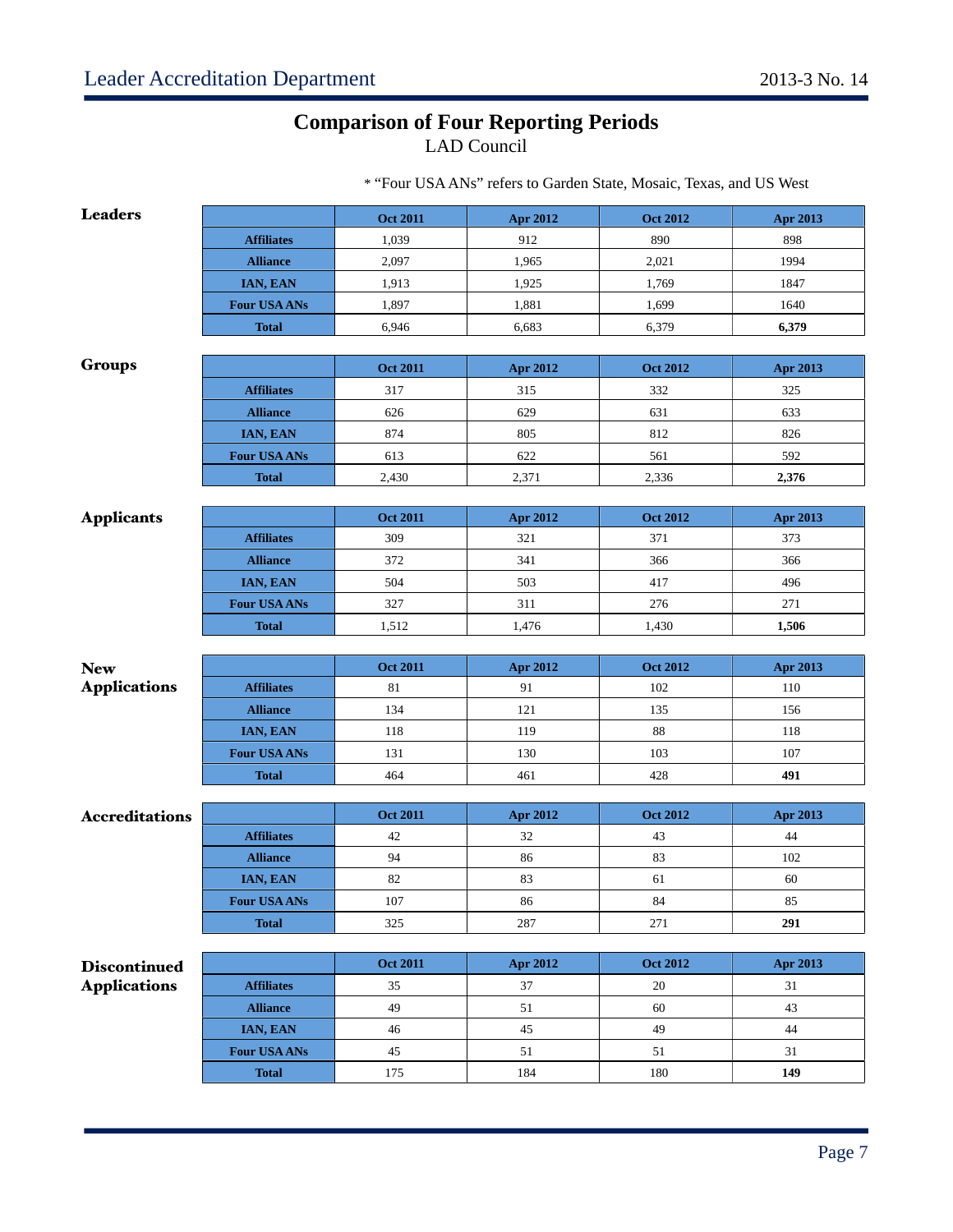# **Leader Enrichment Opportunities: Summer 2013**

### **LAD Council Meeting**

LLL Alliance for Breastfeeding Education Area Network (AN) facilitated a meeting of the International LAD Council preceding the three-day Leader Development Seminar (LDS) that was held July 26-28 at Villanova University in Philadelphia, Pennsylvania, USA. Our thanks to LLL Alliance for accommodating us and to the LLL entities for funding to enable nine members of LAD Council to attend: Future Areas in Asia and the Middle East Area; Luxembourg Area; Japan Area; Great Britain; LAD West; European AN; and LLL Alliance AN.



LAD Council meeting

Overall, we note that LAD has continued or exceeded past rates of attracting new Applicants and completing accreditations. The average length of accreditation in most LLL entities is now shorter than 12 months. Yet total Leader numbers continue to decline, because our established rates of accreditation cannot compensate for the increased number of Leader retirements/resignations. We see a strong need for greater Leader education and cooperative work with other departments to help improve retention, since many new Leaders retire after only two or three years.

Highlights of the LAD Council Meeting included preliminary work on a revision to *LAD Resources*; creation of a new *LAD Style Guide*; ongoing efforts to ensure that LAD documents are appropriate for use throughout the world; discussion to ensure that LAD practices are consistent in all LLL entities; and plans for updating the *LLL World Directory*.

### **LAD Sessions Presented at the LLL Alliance Leader Development Seminar**

LAD Council members co-presented five LAD-oriented sessions aimed at meeting the needs of both Applicants and Leaders. If you would like to adapt any of these presentations for your own use, outlines and/or handouts are available from the presenters.

### **The Leader Detective:**

Looking at the basic tools needed in a helping situation and working up to some more complex listening skills, so that the need for assumptions is completely eliminated. Using role-play to further understand how these listening skills work. (Benaifer Bhandari [benaiferbhandari@gmail.com,](mailto:benaiferbhandari@gmail.com) LAD Great Britain)

### **One Cause, One Focus:**

Why is it so important to avoid mixing causes? Session attendees took part in a skit highlighting a variety of ways that mixing causes can manifest at a Series Meeting, followed by discussion of how to keep the focus on breastfeeding in all our interactions with mothers, including those via electronic media.

(Sally Allison [rnlsmom@frontiernet.net,](mailto:rnlsmom@frontiernet.net) LAD Alliance, and Joan Crothers [joan\\_crothers@me.com,](mailto:joan_crothers@me.com) LAD Alliance)

### **Innovative Approaches to Working with the** *Breastfeeding Resource*

*Guide***:** This important part of leadership preparation can be completed by using one or more of the numerous approaches shared. Although this exercise can be done by the Applicant on her own, a supporting Leader can be a helpful resource by responding to questions, guiding discussions and recommending creative approaches. (Sally Allison)



LAD session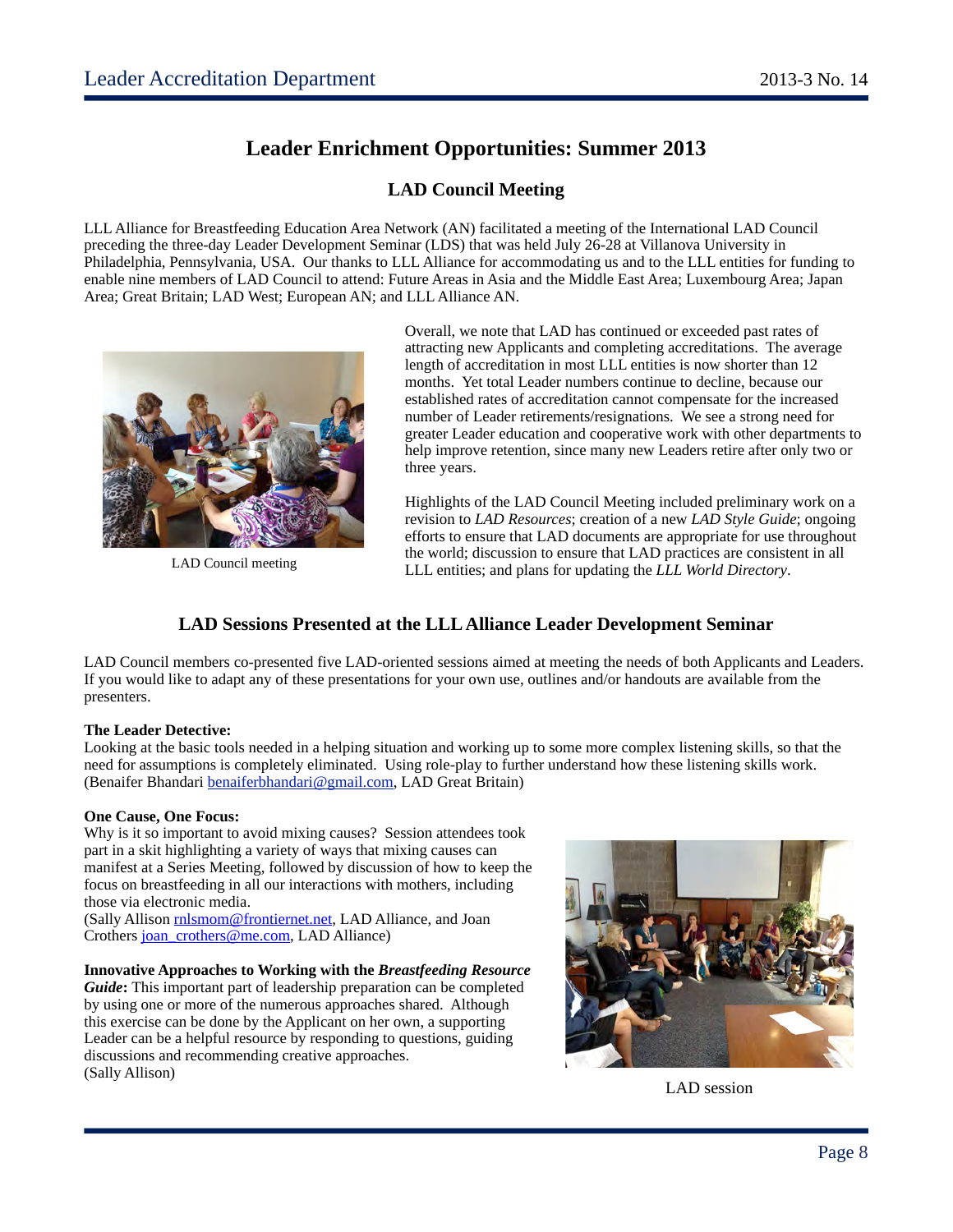#### **Our Philosophy Makes Us Unique:**

Quotes from the Founders from the book *Seven Voices One Dream* were used to spark lively discussion about each of the ten concept statements. Both Leaders and Applicants found this session helped them to better articulate their own beliefs, and why La Leche League's unique philosophy resonates with them on a deeply fundamental level. (Lesley Robinson [mummypiggy@gmail.com,](mailto:mummypiggy@gmail.com) LAD Canada, and Marie Beam [MarieBeam@aol.com,](mailto:MarieBeam@aol.com) LAD Council)

#### **Universal Yet Unique: Making Leadership Preparation Work for You:**

Leaders and Applicants alike appreciate receiving basic information on the application: What are the prerequisites, how does one get started, what fees are involved, and what tasks are required? We used the *Leader Applicant's Resource Kit* (LARK) to illustrate the required work, and this new resource seemed particularly useful to clarify what is involved in leadership preparation.

(Joan Crothers and Marie Beam)

### **Leader Development Seminar, Uncovering Our Treasure**

*Darlene Utzinger, CLA Massachusetts/Rhode Island/Vermont, USA*

On a beautiful summer weekend in late July over 100 Leaders, Leader Applicants, spouses and helpers from the USA and various other countries met at one of the four Leader Development Seminars (LDSs) held in the USA. Villanova University in verdant Pennsylvania was our gathering place as we reunited with old friends and met new ones, joined in our beloved mission of helping mothers and babies all over the world with breastfeeding.

We were treated to brilliantly prepared topics in sessions on up-to-the-moment breastfeeding research, communication skills, social media, Group dynamics, Leader support, LLL philosophy, and more. General sessions were feasts of learning and fun with great new ideas, along with dancing, games and laughter. A mood of renewed commitment and excitement gilded every moment.

At the LDS I was deeply taken by the realization that LLL has not discovered or created anything new. Rather, we are digging, unearthing eons of cultural debris to uncover the treasure that has been at the hearts of mothers and babies from the beginning of time. At the first session I attended I learned about the latest research on skin-to-skin contact and was amazed at what we now know about its benefits, the benefits that have been there all along. As we rediscover our age-old treasure, we are polishing its many facets and returning it to its rightful place, mothers' breasts. That goal was at the heart of the LDS.

As a CLA in the USA and an ACLA-at-large for Future Areas in Asia and the Middle East, I believe that the application journey begins with LLL philosophy. The LDS, in its celebration of our philosophy, clarified and enlightened how our philosophy is not just our builder, but also our "digger" through the depths, to the treasure. Our technical knowledge and learning, along with our helping skills, polish, present, and share our treasure. I was delighted to welcome many Leader Applicants and newly accredited Leaders at the LDS and felt very impressed by their dedication and fervor. They are our future. They carry our treasure.

Though every session was different, the continuity of purpose was amazing. More than that, it was the people who made the uncovering of our treasure unforgettable. Though we came from many parts of the world, our common LLL hearts were warmed with the fire of our mission. We came away warmed, tired, and ready to do it again!

For me, the highlight of the LDS was meeting and spending a bit of time with my dear mentor, Toshi Jolliffe. She has made such a difference in my life and in my LAD work. Sharing the LDS with her was a gift I will never forget. With the LDS, Toshi, and the many other women who work (and play) so hard to help mothers and babies, I am strengthened. I know our mission is safe and on the move.

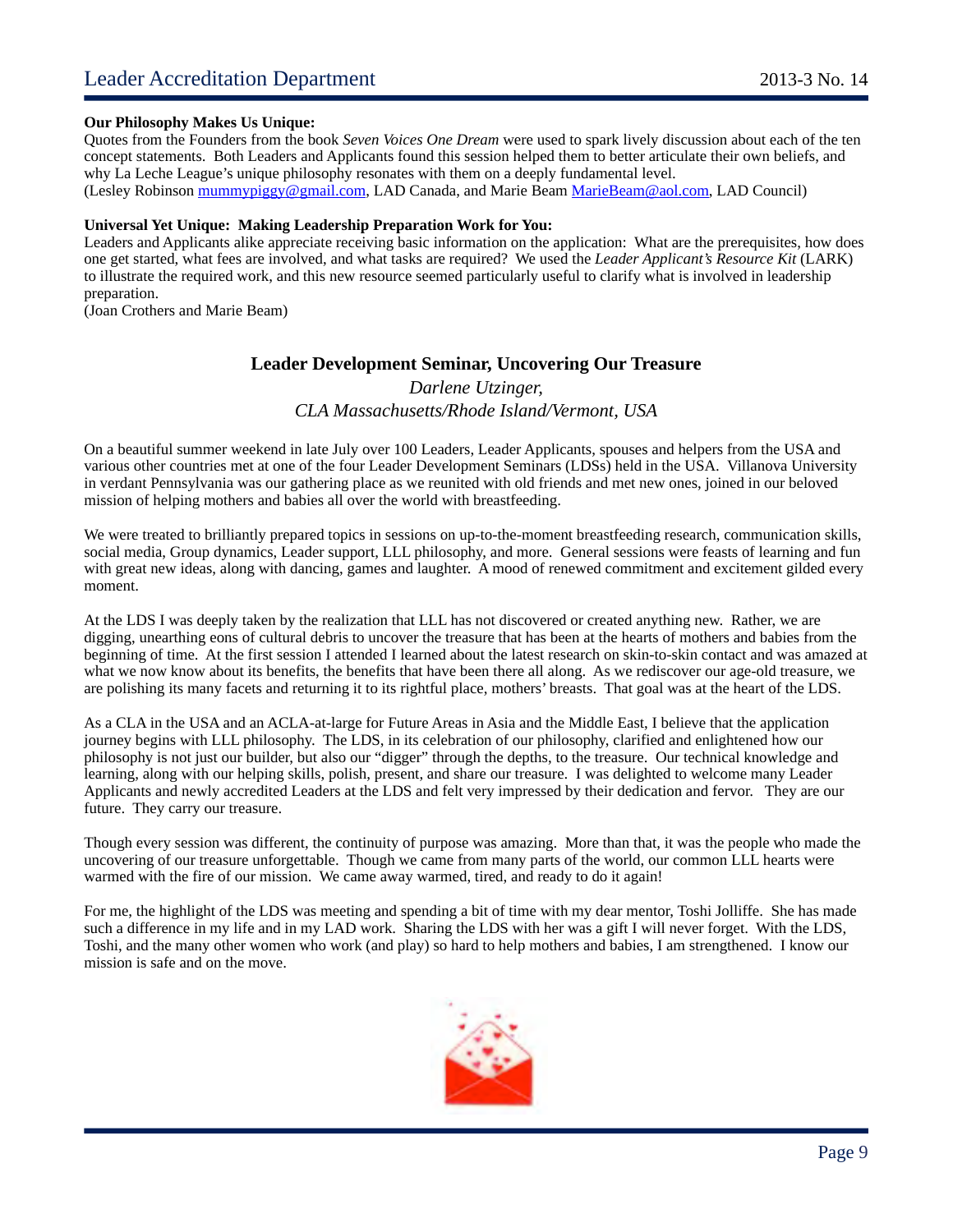## **New Resource:** *LAD Style Guide*

No doubt you've noticed some unusual rules in the LLL style of writing. For example, we write "Applicant" rather than "applicant," and "Leader" rather than "leader"—but then "leadership." It can be hard to keep such nuances straight!

The LAD Council has published a one-page *LAD Style Guide*. This new resource offers a quick reference for rules on capitalization, italicization, and preferred usage which are consistent with the recently revised *LLLI Style Guide*.

These style guides are available at:

- *LAD Style Guide*: [http://www.llleus.org/LAD/LAD\\_Style\\_Guide.pdf](http://www.llleus.org/LAD/LAD_Style_Guide.pdf)
- (Username: LAD Password: LADis#1)
- *LLLI Style Guide:* http://www.llli.org/docs/0000000001 LV\_PDF/lv1-2013txtonly-1.pdf (Pages 19 and 20)





Here is an extract from a letter from a Leader to her Area's CLA. There is no single right answer. Sharing our own possible approaches can help us to consider a variety of ways to respond.

### Dear CLA,

I hate to bother you with this, but [ACLA] has not responded to the three emails I have sent her. I left her a phone message too, but she hasn't returned my call. The Applicant in my Group has been waiting for over three months for a response since she submitted her personal history. She was so excited about having completed that writing! Now, I'm concerned that the Applicant is discouraged and is losing interest in completing her application. She feels like LLL doesn't really want her to be a Leader. I don't know how to help her when [ACLA] doesn't Leader. Toon twish the can you help? Leader<br>
Leader

#### *Sample Responses*

#### Dear [Leader],

Thank you for contacting me! LAD representatives generally aim to respond to all LAD communications within two weeks, so it is worrisome that the Applicant has been waiting over three months for a response to her personal history, and your own emails and call have gone unanswered. I will do my best to get in touch with the ACLA and find out why there has been a lapse in her responses. If she is unable to resume responding in a timely manner, it may be necessary to assign another LAD representative to work with the Applicant.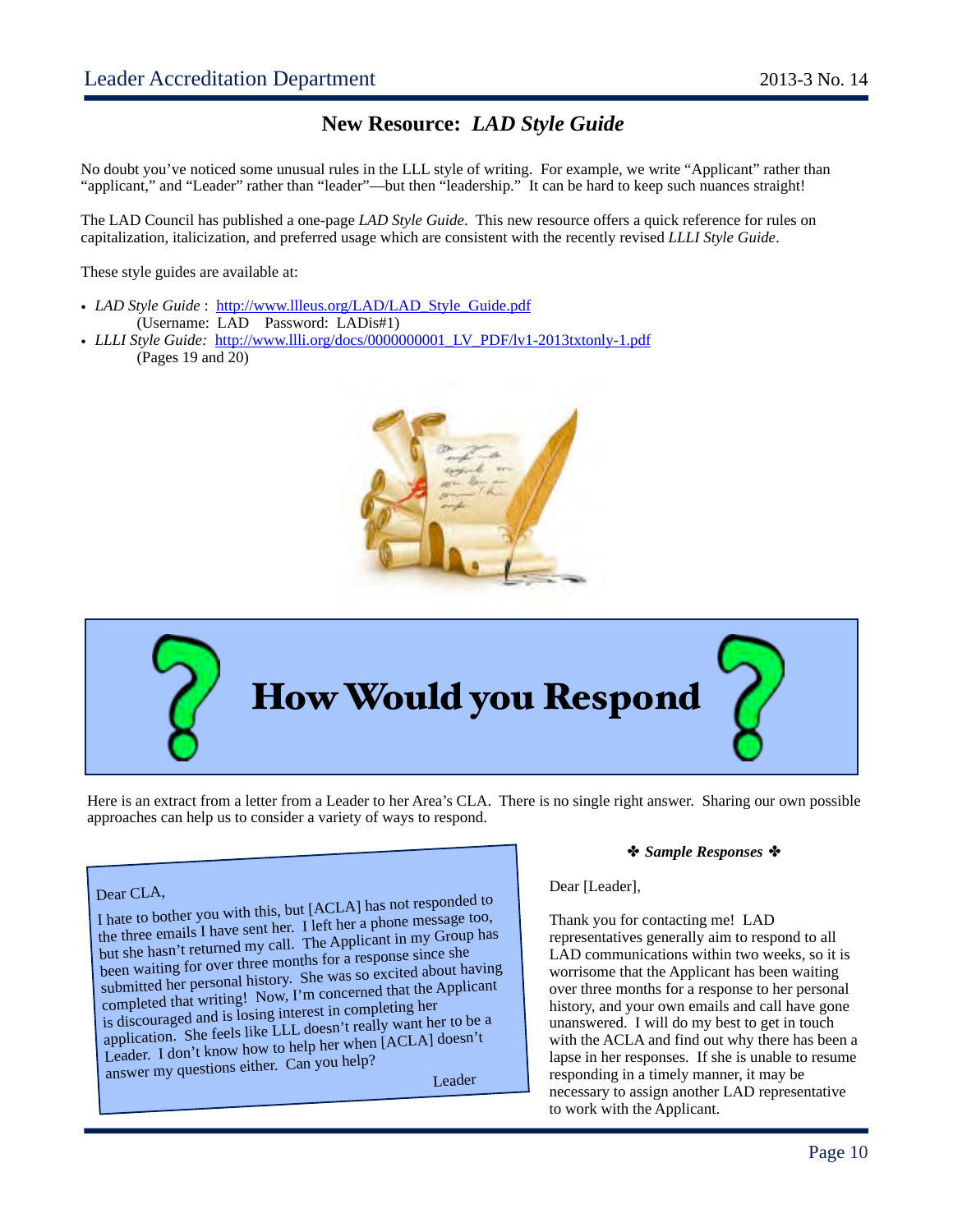### Leader Accreditation Department 2013-3 No. 14

Meanwhile, I hope you can help the Applicant find other ways to resume progress on leadership preparation. Have you met with her to go over the Checklist of Topics to Discuss in Preparation for LLL Leadership? Has she started working on the *Breastfeeding Resource Guide*? Has she completed the background reading/learning? Perhaps she might even appreciate doing some preliminary work on the *Preview* with you. The Applicant can find all of the above materials in the *Leader Applicant's Resource Kit*, which she can access online at [http://www.llleus.org/Applicants.html;](http://www.llleus.org/Applicants.html) there is also a version for Leaders at<http://www.LLLEUS.org/spLeaders.html>that will provide you with some extra ideas on how you might help the Applicant with these other parts of leadership preparation.

I will let you know as soon as I have been in touch with the ACLA, whether she is available to follow up soon with the Applicant, or if a new LAD representative will need to be assigned.

Thank you for the support you are providing to the Applicant, and for checking to be sure that her needs are being met in a timely way.

*~~~~~~~~~~~~~~~~~~~~~~~~~~~~~~~~~~~~*

Dear [ACLA],

How's it going? We haven't been in touch in a while and I hope all is well.

Yesterday I received an email from [Leader] expressing concern that [Applicant] has not received any response to the personal history that she sent to you over three months ago, and that you haven't replied to [Leader's] recent emails or phone message.

As you recall, our goal is to respond to all LAD communications within two weeks. At one time or another, most of us will fall behind in our LAD work. When that happens, it's our responsibility to determine whether this is just a temporary challenge, or if we need to ask our support person for help.

If you've been working on a response to [Applicant] and would like to continue serving as her LAD representative, I would encourage you to send brief "touch-base" emails to her and [Leader], letting them know when [Applicant] can expect to receive a response to her personal history.

If you have too many other obligations right now, though, just let me know, and I'll make arrangements for another LAD representative to pick up working with [Applicant] where you have left off.

Please let me know how you and your family are doing. I look forward to hearing from you soon.

 SincereLLLy, Marie Beam, USA



*~~~~~~~~~~~~~~~~~~~~~~~~~~~~~~~~~~~~*

Hello [ACLA],

It has been a while since we last contacted each other. How have you been? The LAD Council has published *LADders* 2013-3 No 14, and I have attached it to this message. Would you agree that this department magazine is full of helpful information and ideas? The previous issue included a new LAD resource, *Definition of an Active LAD Representative*, which I explained in my latest memo to ACLAs. Was everything clear? LLLI offers the *Definition of Active Leader,* and the new resource is its counterpart in our department.  $\odot$ 

*Definition of an Active LAD Representative* defines the basic responsibilities of a LAD representative. We are committed to prompt responses, and an ACLA is expected to respond to the Leader and the Applicant within two weeks. Many LAD representatives send their responses much sooner than that. At times, though, a few letters could arrive from Applicants in the same week. In that case the two-week response time can be useful. When it is not possible to respond within two weeks, we inform the recipient that our response will be delayed.

I decided to discuss this new definition because it seems that [Applicant] is waiting for a response to the personal history that she sent to you three months ago. I understand that you may have been very busy with your family, or you may be having difficulty keeping up with LAD communications. I know, [ACLA], we are all busy mothers! If there is anything I can do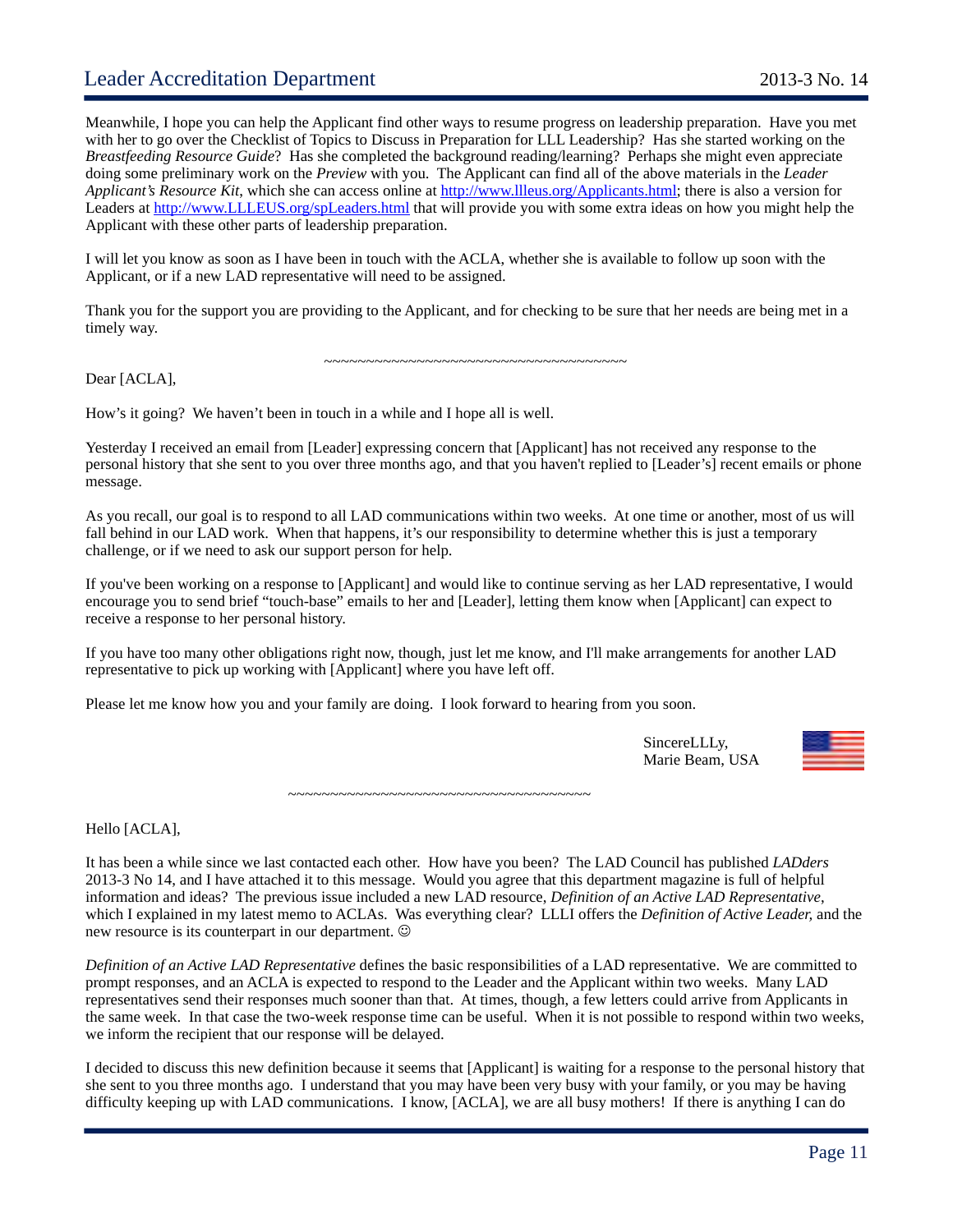for you, please let me know. I am willing to help. For instance, if you would like me to explain to [Applicant] the reason for the delay, that is fine with me. I am also wondering how you might feel about asking another ACLA to work on this application. If you prefer this option, I'll be happy to arrange it.

Toshi Jolliffe, Luxembourg



*New Extract* 

*~~~~~~~~~~~~~~~~~~~~~~~~~~~~~~~~~~~~*

Dear ACLA,

I was very excited when you explained that an Applicant would be moving to my town. Well, she attended our meeting for the first time today. You mentioned that she was close to accreditation, but personally I would not recommend her as a Leader. I believe that the first impression is very important when someboally I would not<br>This Applicant was so talkative, and she never tried to be a "listener." I am not comfortable used works as a Lea This Applicant was so talkative, and she never tried to be a "listener." I am not comfortable about working with her as<br>my co-Leader!<br>More tried to be a "listener." I am not comfortable about working with her as

Leader

How would you respond? Send your suggested response or an extract you would like to share with other LAD representatives to Alison Parkes, the new Contributing Editor of this column, at: [Rnparkes.family@ntlworld.com](mailto:Rnparkes.family@ntlworld.com)





*\** English translation follows

Mi chiamo Tiziana, ho 40 anni e vivo a Genova, nel nord ovest dell'Italia, con le mie figlie Gaia (10) e Neva (4). Ho passato gran parte della mia vita viaggiando per il mondo, scoprendo nuovi Paesi, persone e culture. Ho vissuto negli Stati Uniti, (Tacoma, WA), in Germania e in Francia. Ho lavorato per un paio d'anni sulle navi da crociera, navigando dall'Alaska ai Caraibi, dall'Europa al Nord e Sud America. Alla fine sono rientrata a Genova, dove ora lavoro part time per un'importante Fondazione Culturale, ma sogno di ritornare a lavorare con le lingue straniere.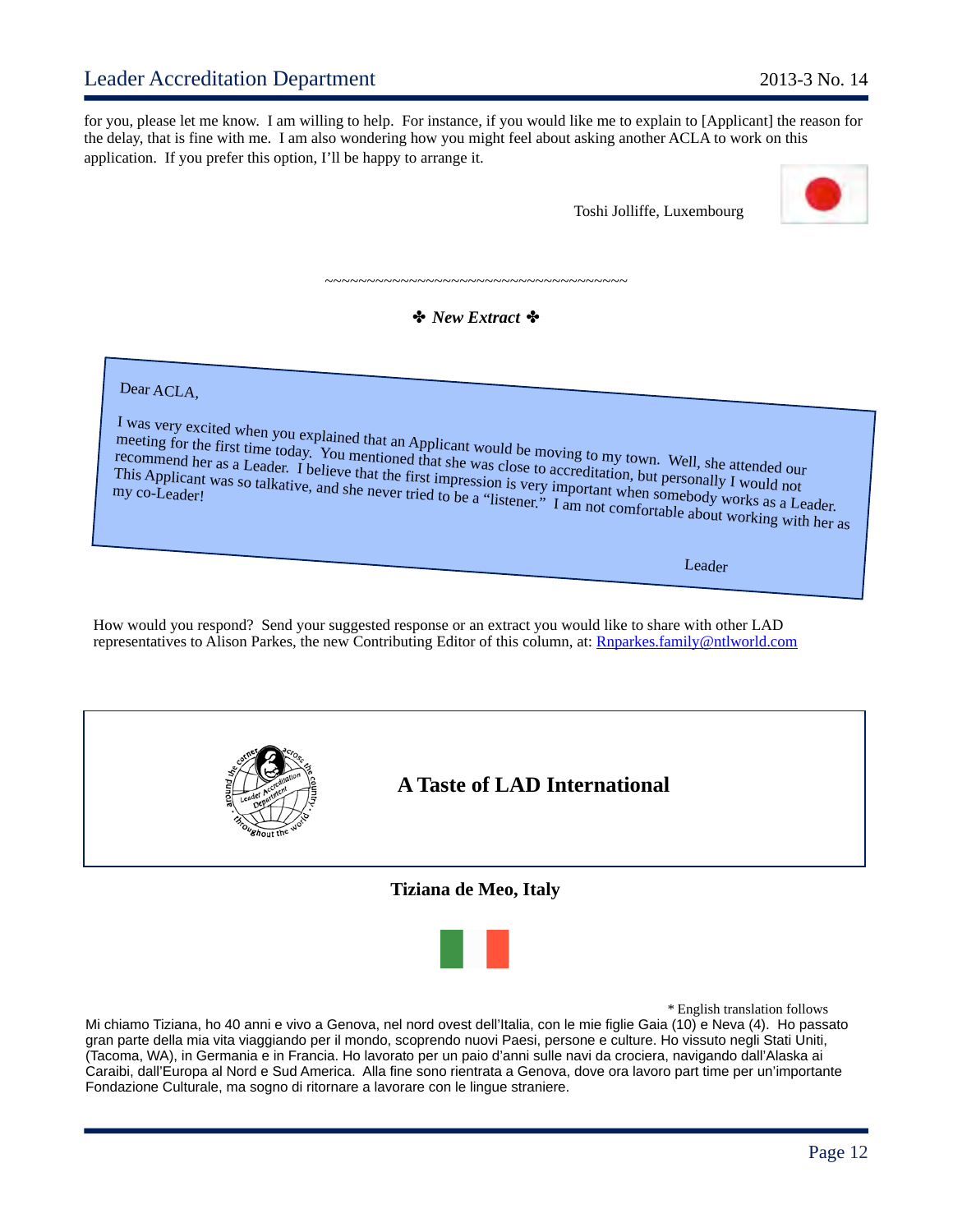Parallelamente, lavoro a tempo pieno come madre che è l'esperienza più soddisfacente della mia vita. Amo correre, nuotare, pattinare e fare escursioni nella natura, attività che condivido con le mie bambine. Il momento dell'anno che preferiamo è la nostra vacanza estiva in campeggio in Sardegna. Ho conosciuto LLL quando Gaia aveva solo 3 mesi e ho notato che si attaccava sensibilmente meno ad un seno. Abbiamo provato a risolvere il problema variando le posizioni di allattamento. La situazione è migliorata, ma Gaia ha comunque abbandonato quel seno a 11 mesi, mentre ha continuato a ciucciare dall'altro fino a oltre 5 anni. Ho fatto tante ipotesi, ma non ho mai realmente compreso il perchè e, comunque, Neva ha fatto la stessa cosa ed entrambe sono cresciute bene, assumendo abbastanza "latte di mamma".

Anche se avevo le idee molto chiare sull'allattamento (sapevo che era la fonte di nutrimento più naturale per le mie bambine) e non ho mai incontrato grossi problemi di allattamento, LLL ha significato molto per me. Essere madre in una città può essere un esperienza un pò solitaria, specialmente avendo scelto di lasciare il mio lavoro per occuparmi di Gaia. Condividere la mia esperienza di maternato con altre madri mi faceva star bene. Inoltre, sentivo che ciò che leggevo sui libri di LLL era in linea con quello che sentivo dentro: non era come una melodia stonata, come certa roba che si legge su certe riviste =( Quando sono stata pronta, ho deciso che era il momento di restituire quello che mi era stato dato: è stato quando ho chiesto di diventare Consulente LLL. Sono Consulente dal 2004 e CLA da Maggio 2013. Non ho molta esperienza nel LAD e questo rende il mio ruolo molto interessante e stimolante (o come direbbe Alice nel Paese delle Meraviglie "sempre più curioso..."). Sono molto contenta che LLL sia una grande associazione Internazionale e Interculturale! Ricevo così molto sostegno dal LAD Europa e dal LAD International di cui sono molto grata.

…………………………………………..……………………………..



Gaia (10), Tiziana, and Neva (4) on the beach in Abu Dhabi visiting a local Leader, Marie-Claire Bakker

My name is Tiziana, I am 40 and I live with my two daughters Gaia (10) and Neva (4) in Genoa, northwest Italy. I have spent most of my life traveling around the world, discovering new places, peoples and cultures. I have lived in the USA (Tacoma, Washington), Germany and France. For a couple of years I worked on cruise ships from Alaska to the Caribbean, from Europe to North and South America.

I eventually settled back in Genoa where I work part-time for an important cultural foundation, but I dream of getting back to working with languages. At the same time, I "work" full-time as a mother and it's the most satisfying experience of my life. I love running, swimming, roller-skating and hiking, which I do with my children. Our favorite time of the year is our holiday camping on the island of Sardinia.

I met LLL when Gaia was three months old and I noticed that she wouldn't suckle so much from one breast. We tried to solve the problem by changing nursing positions. The situation improved but she abandoned that breast at 11 months and kept on suckling from the other one for five years. I never really understood why, but Neva did just the same and they both grew well, drinking enough of "mummy's boobi."

Even though I had very clear ideas on breastfeeding (I knew it was the most natural nurturing source for my children) and I didn't encounter any major breastfeeding problems, LLL has meant a lot to me. Being a mother in a city can be a bit lonely, especially when I stopped working to take care of Gaia. Sharing experiences with other mothers made me feel good. Furthermore, I felt that what I was reading in LLL books was consistent with what I felt in my heart: nothing was out of tune, not like some of the stuff you can read in some magazines.

When the time was right, I decided it was the moment to return what had been given to me and that's when I applied to become a Leader. I have now been a Leader since 2004 and I have been CLA since May 2013. I don't have much experience in LAD and this is making my new role very challenging and interesting (or as Alice in Wonderland would say "curiouser and curiouser . . ."). I am delighted that LLL is a large, international and intercultural association! I am very grateful for all the support I am getting from LAD Europe and LAD International.

~~~~~~~~~~~~~~~~~~~~~~~~~~~~~~~~~~~~~~~~~~~~~~~~~~~~~~~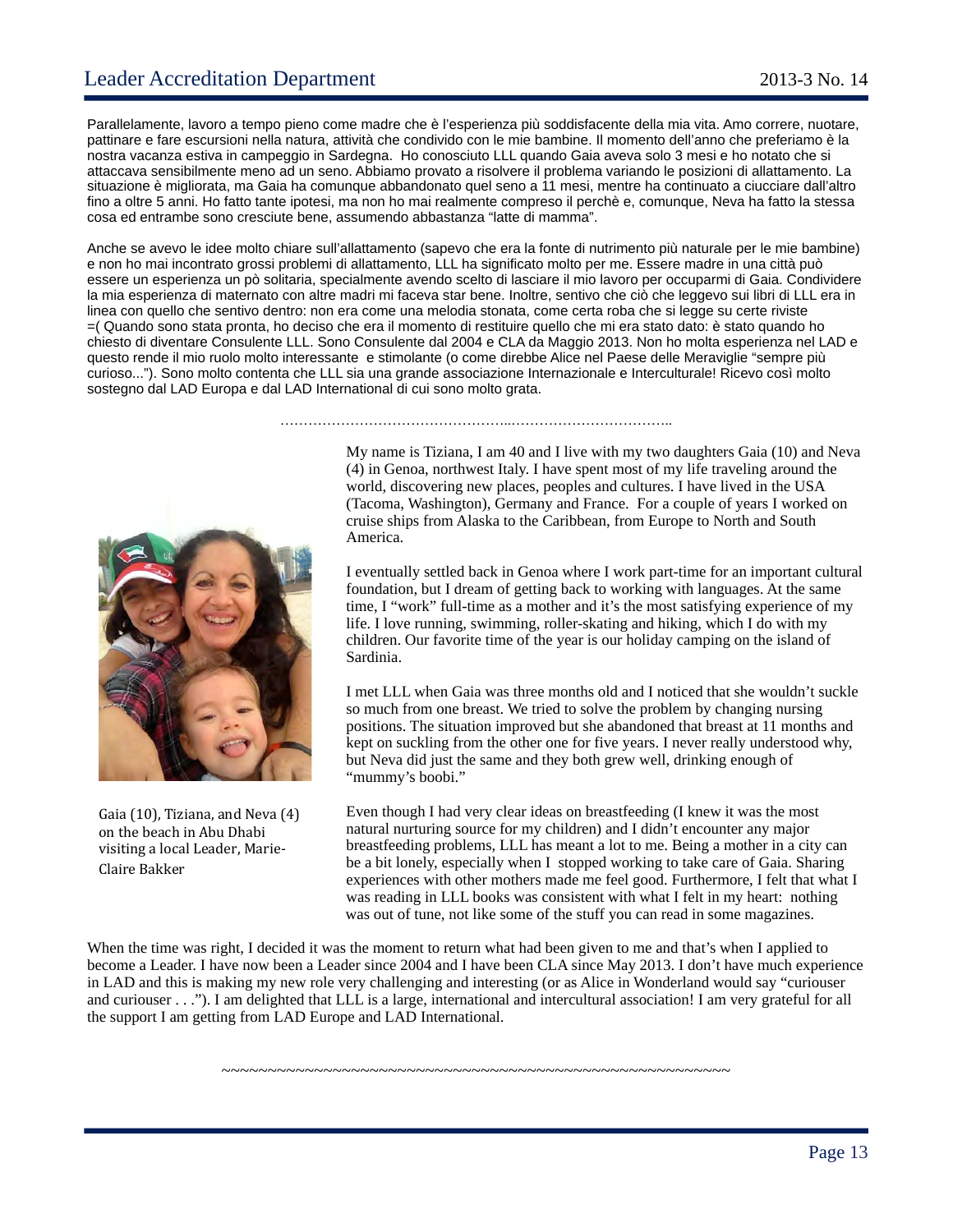### **Adele Delgado, USA**





From left: Dennis holding Logan, Malayah, Makaylah, Adele holding Tyler My names is Adele Delgado and I'm the co-CLA for Southern California/Nevada Area, USA. My husband, Dennis, and I were married in 1974 and we moved to our mountain home in 1976 when I was six months pregnant. I had some pamphlets from La Leche League given me by a friend. No Groups were near and when my son was born my husband was still working every day in the city, taking our only vehicle. I didn't know much other than that I wanted to breastfeed. We only had a wood cookstove and I sure couldn't see getting up at night and lighting a fire to heat some milk. Though my grandmother breastfed and even helped breastfeed a friend's twins, my own mother was not so fortunate. She was far away from home and knew very little. She made it to one month with both my brother and me. One of my aunts breastfed till a year, so I thought that was a good goal since I didn't know anyone who had breastfed past six months! My husband is the reason I succeeded at all. He stood between me and all the negative comments. My son nursed for a year and even though that was my goal, I was sad when he weaned, even more so when I realized he was allergic to cow's milk.

I started going to La Leche League meetings with a neighbor, Poppy, who was also a Leader. Our second son was born at home in 1979 with Poppy in attendance. We continued to go to meetings together and would ride the hour to town from our mountain home, have lunch, and back up again. We talked all the way and as a new mother I relished those conversations. Poppy encouraged me to become a Leader and I was accredited in 1982. I led meetings and became

involved in Area work through the Communications Department editing the Leader Resource Directory. I got to know a lot of the Area Council when I became part of the Anaheim LLLI Conference committee in 1989. One of my co-Leaders was the CLA at the time and after talking with her I became an ACLA.

La Leche League has always been a big part of my life as a parent and now the LAD has been my focus for the past 24 years! I love corresponding with Applicants and feel it's a privilege to read mothers' birth stories. I am always touched by the eloquence of their words and a mother's love. It is also inspiring to witness their desire and commitment to help other mothers have a rewarding and successful breastfeeding relationship with their babies.

My husband takes care of the ranch, cattle, and growing oat hay. Together we own a candy store, The Julian Candy Basket, and work together keeping it running. Living on the ranch with us are Dustin 37; Dylan 34 with his daughters Malayah 7 and Makaylah 6, and son Tyler 2; Shyloh and her husband Dustin with their son Logan 3 and newborn daughter, Sorsha Breeze. They attended the last Southern California/Nevada Area Conference with me. We are blessed to see all of our children and grandchildren frequently and watch them grow and enjoy the country life.

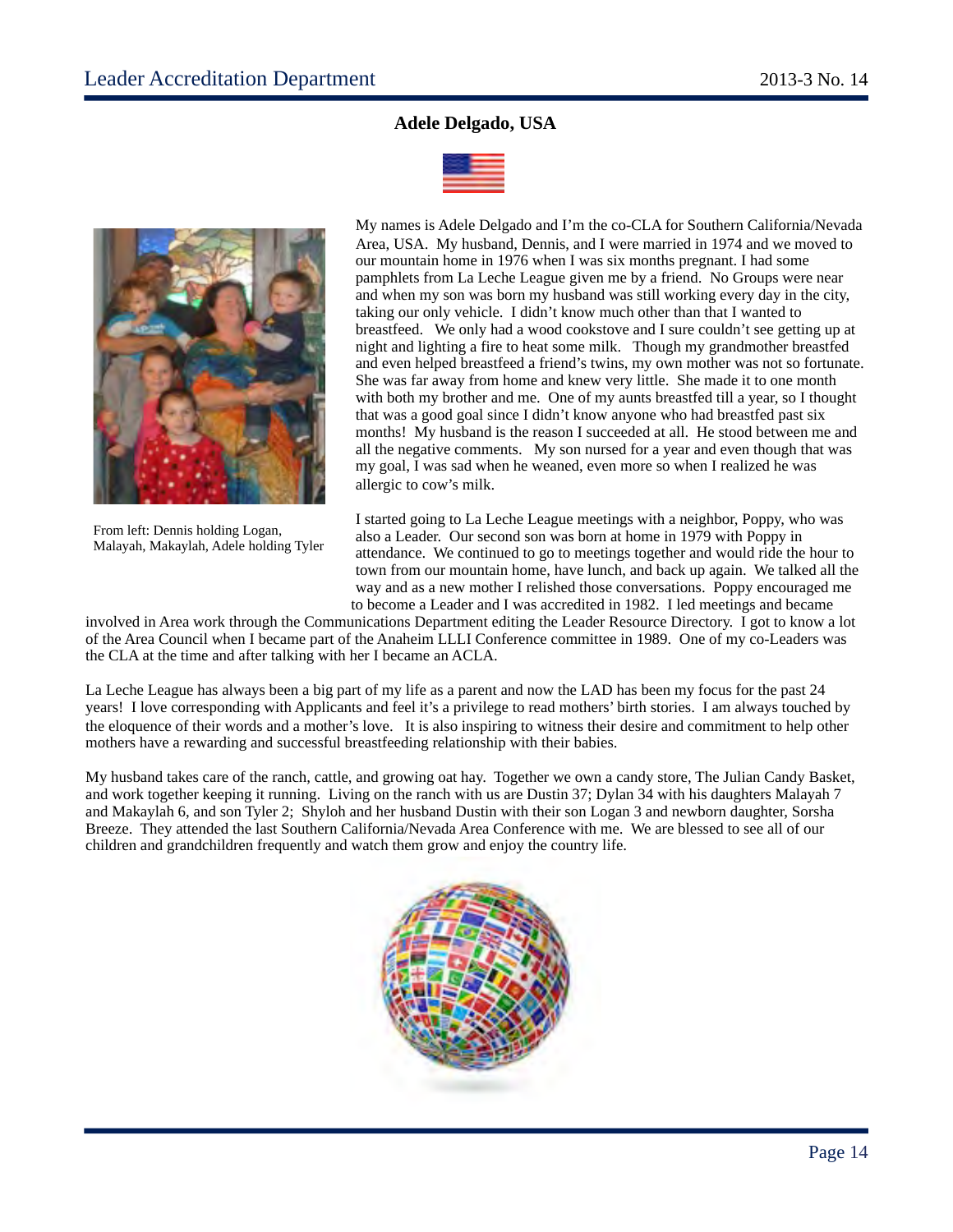

### **Serving as a "talent scout" for your Area**

As you prepare to announce the accreditation of a new Leader, think about particular skills and interests you have identified during your dialogue with her. Then, at the end of your HARK! announcement to Area Council members, include a brief note with a suggestion such as: "*In one year, this new Leader could be approached for* [an Area Council position] *that may be well suited to her skill set*."







### *Congratulations on your appointment!*

Vicki Cluley CLA, Texas, USA Michelle Powell ACLA, Texas, USA Melissa Reneau ACLA, Texas, USA<br>Karen Urick ACLA, GeoMoKan, Timbra Wiist CLA, Utah, USA

Allison Eddyblouin CLA, Maine/New Hampshire, USA Lupe Forsang RALA, LAD West, USA<br>
Kim Jurgens ACLA, South Africa ACLA, South Africa ACLA, GeoMoKan, USA Amy Willoughby ACLA, Northern California/Hawaii, USA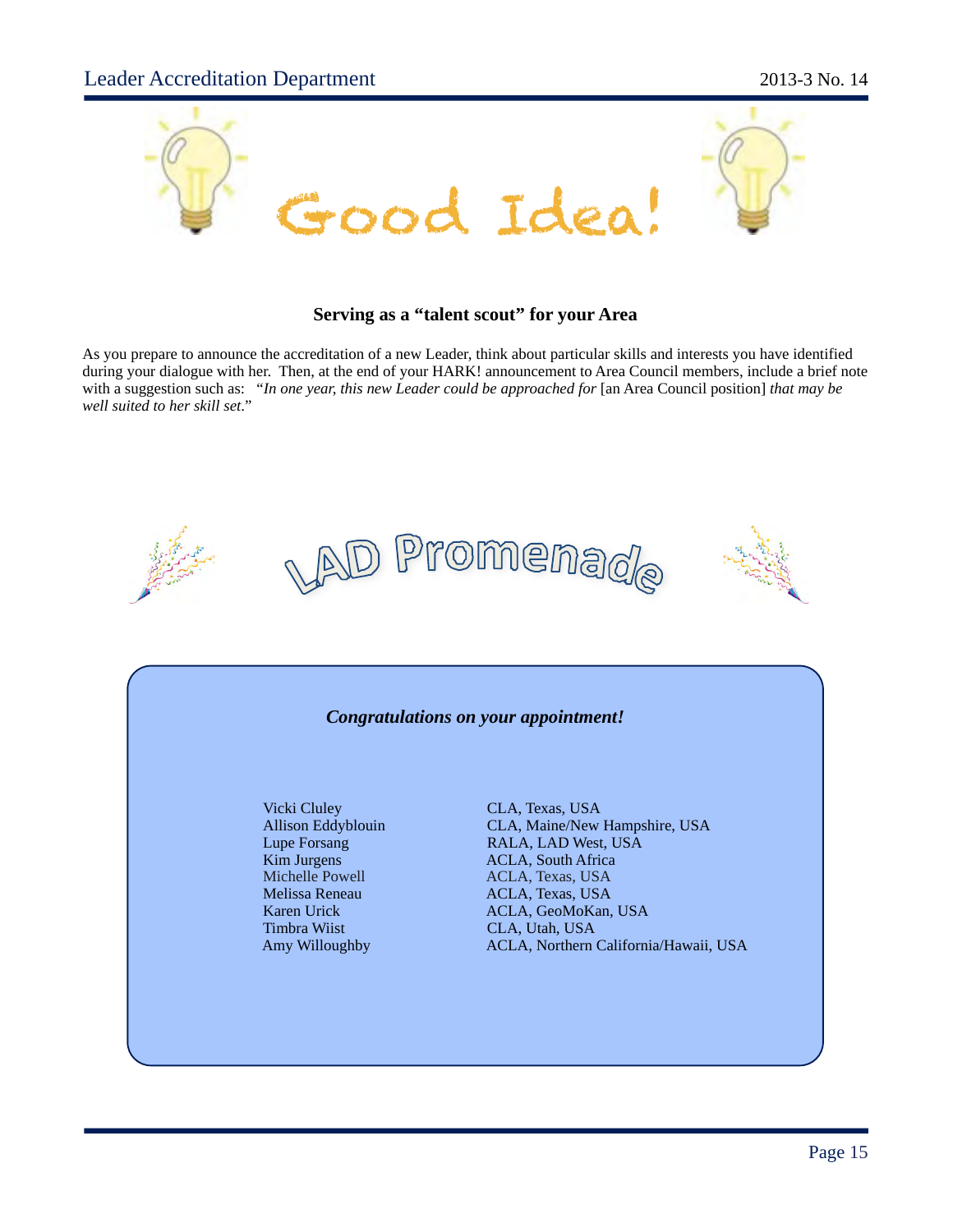

**LLL Israel Leaders' Days, May 21-22**



Ilana Sobel, Israel ACLA, on the right with Esther Macner, DC of the Jerusalem District, Israel



Ellen Longman, Israel LAD Secretary, on the right with Miki Karlinsky, LLL Tel Aviv, Israel



Alison Parkes, Great Britain

# **LLL Alliance Leader Develpoment Seminar, July**